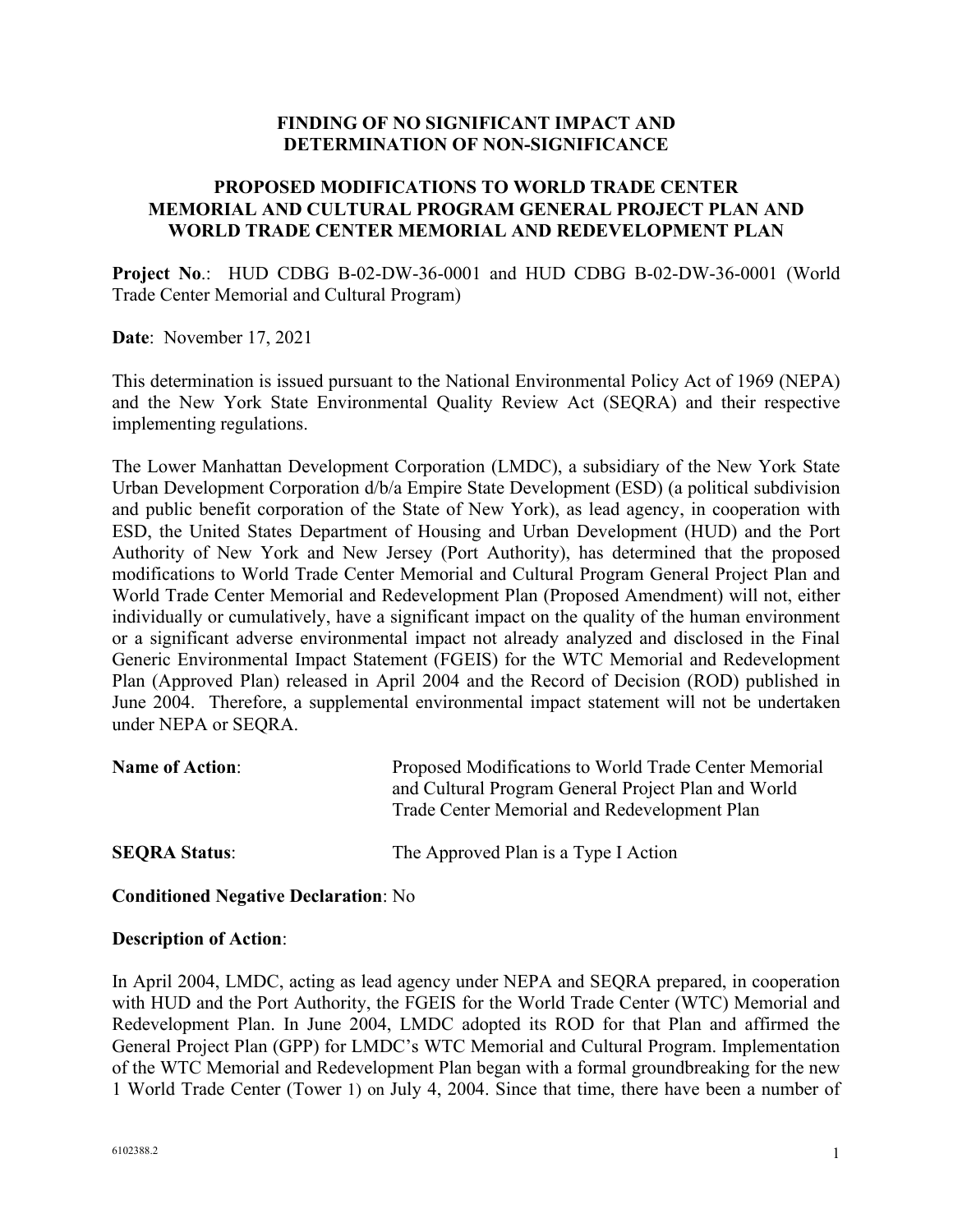adjustments, refinements, and amendments made to the Redevelopment Plan and the GPP, as described below. The current Redevelopment Plan and GPP with such adjustments, refinements, and amendments are referred to as the Approved Plan and the GPP, respectively.

The Approved Plan provides that a tower consisting of commercial office space and retail (Tower 5) would occupy the development site bounded by Washington Street, Albany Street, Greenwich Street, and Liberty Park (the Development Site). The larger project site (Project Site), on which the Development Site is located, was formerly the Southern Site added to the WTC Site in 2003-2004.

The Proposed Amendment would modify the General Project Plan to expand the uses permitted in Tower 5 by also allowing residential use and community facilities, and contemplates transfer of the Development Site to ESD for long-term lease to a proposed developer of Tower 5.

## **Location**:

Located in Lower Manhattan, the World Trade Center campus was expanded in 2004 pursuant to the World Trade Center Act to include the Southern Site south of Liberty Street (the WTC Site). The original WTC campus is bounded by Route 9A and Vesey, Church, and Liberty Streets. The Southern Site is immediately to the south, generally bounded by Liberty, Greenwich, Albany, Washington and Cedar Streets and Route 9A. The Southern Site includes those properties formerly known as 130 Liberty Street, 140 Liberty Street, and 155 Cedar Street. Also included in the Southern Site are Washington Street from the southern side of Cedar Street to the southern side of Liberty Street; Greenwich Street from the southern side of Liberty Street to the southern side of Cedar Street; and Cedar Street from the eastern side of Route 9A to the eastern side of Washington Street (including certain subsurface areas extending 50'5" south of Cedar Street).

# **Reasons Supporting This Finding And Determination**:

An EA for the Proposed Amendment has been prepared by LMDC, as lead agency, in cooperation with ESD, HUD and the Port Authority.

The EA considers the environmental effects of the Proposed Amendment with respect to the findings presented in the ROD for the Approved Plan.

Potential impacts during the construction and operational phase of the project were analyzed in the following areas: land use, urban design, historic resources, open space, shadows, community facilities; socioeconomic conditions, neighborhood character, hazardous materials, water and sewer infrastructure and solid waste services, transportation, air quality, climate change, noise, coastal zone, natural resources, environmental justice, public health, construction and cumulative impacts. The Proposed Amendment would have no potential to affect conclusions and analysis of the FGEIS and ROD during the construction or operational phase.

Based on the EA, LMDC has determined that the Proposed Amendment will not, either individually or cumulatively, have a significant impact on the quality of the human environment or a significant adverse environmental impact not already analyzed and disclosed in the FGEIS